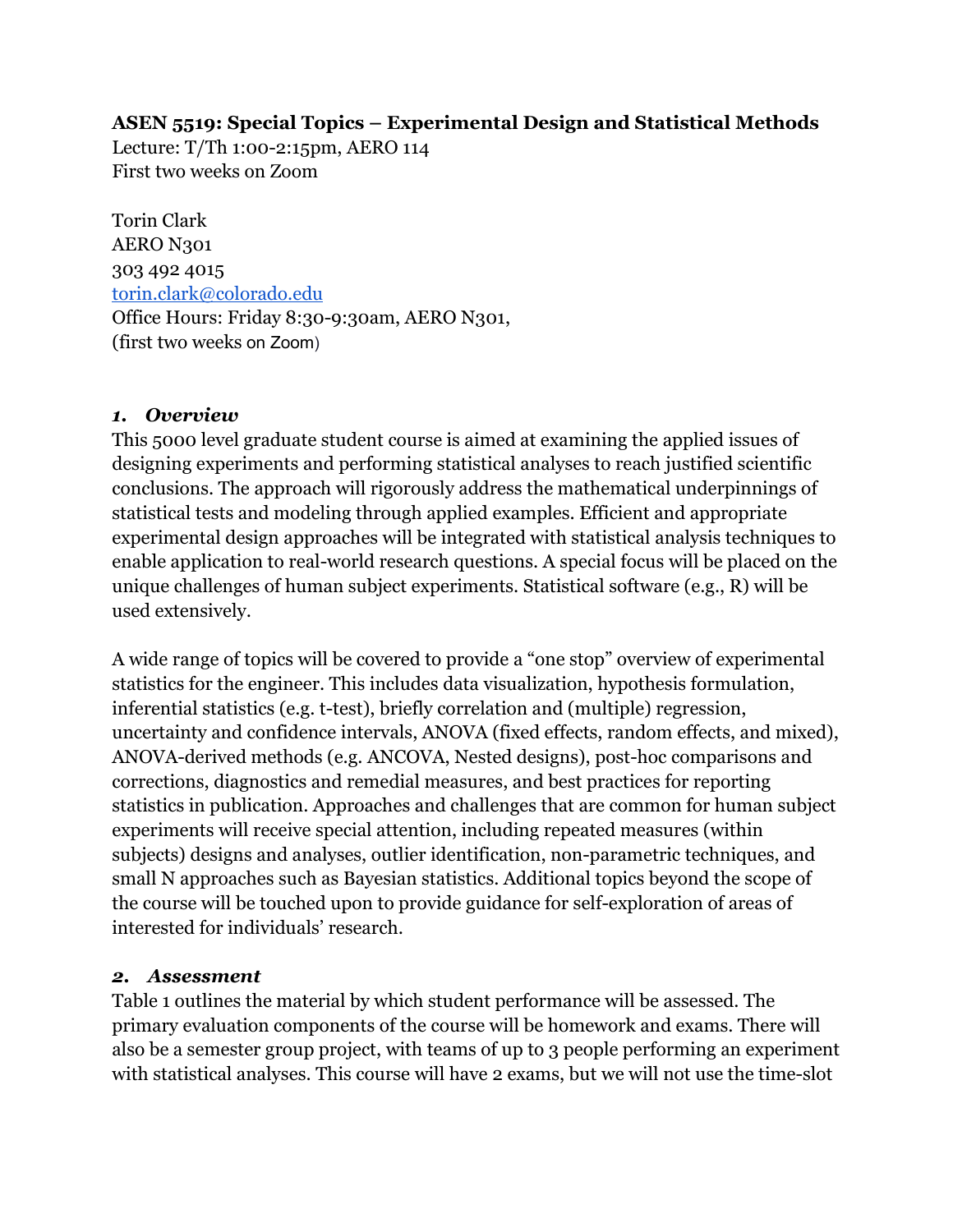assigned during finals week. Additional details on timeline and due dates can be found in the course schedule document.

*Table 1: Distribution of course assessments*

| Exams $(2)$             | 30% |
|-------------------------|-----|
| Homework $(5)$          | 50% |
| <b>Semester Project</b> | 20% |
|                         |     |

## *3. Textbook*

There is no required textbook for the class. An online version of the primary text, "Applied Linear Statistical Models" by Kutner, Natchtsheim, Neter, and Li, can be found here:

<https://mysite.science.uottawa.ca/rkulik/mat3378/mat3378-textbook.pdf>

Readings will be assigned from other resources as needed, and will be announced at least one week in advance of the due date.

# **4. Distance Students**

This course requires the use of the Zoom conferencing tool. To join synchronously, please use the following information:

Join via web browser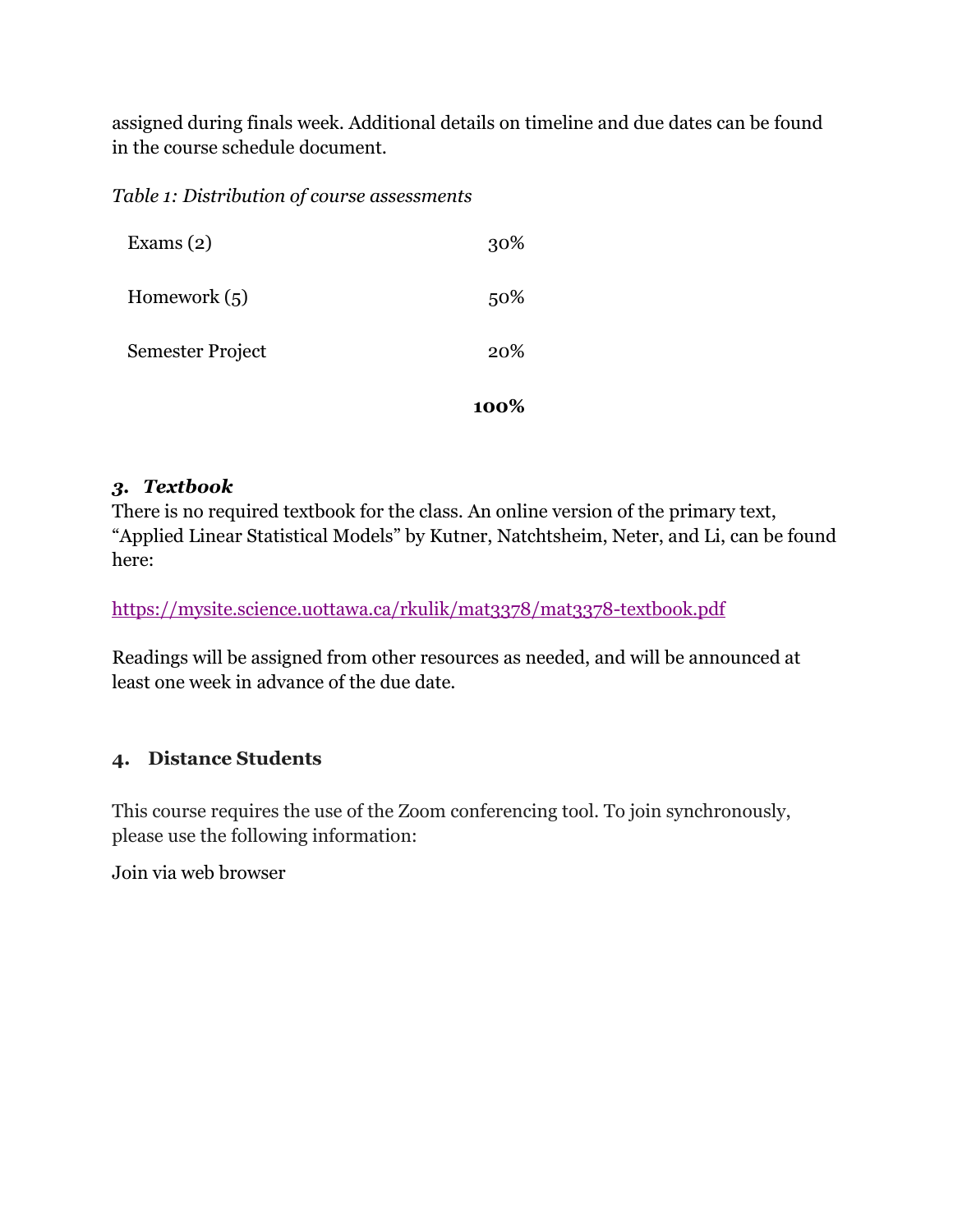#### **5. Classroom Behavior**

Both students and faculty are responsible for maintaining an appropriate learning environment in all instructional settings, whether in person, remote or online. Those who fail to adhere to such behavioral standards may be subject to discipline. Professional courtesy and sensitivity are especially important with respect to individuals and topics dealing with race, color, national origin, sex, pregnancy, age, disability, creed, religion, sexual orientation, gender identity, gender expression, veteran status, political affiliation or political philosophy. For more information, see the policies o[n](http://www.colorado.edu/policies/student-classroom-and-course-related-behavior) [classroom](http://www.colorado.edu/policies/student-classroom-and-course-related-behavior)  [behavior](http://www.colorado.edu/policies/student-classroom-and-course-related-behavior) and the [Student Conduct & Conflict Resolution policies.](https://www.colorado.edu/sccr/student-conduct)

# **6. Requirements for COVID-19**

As a matter of public health and safety, all members of the CU Boulder community and all visitors to campus must follow university, department and building requirements and all public health orders in place to reduce the risk of spreading infectious disease. Students who fail to adhere to these requirements will be asked to leave class, and students who do not leave class when asked or who refuse to comply with these requirements will be referred to [Student Conduct and Conflict Resolution.](https://www.colorado.edu/sccr/) For more information, see the policy on [classroom behavior](http://www.colorado.edu/policies/student-classroom-and-course-related-behavior) and the [Student Code of Conduct.](http://www.colorado.edu/osccr/) If you require accommodation because a disability prevents you from fulfilling these safety measures, please follow the steps in the "Accommodation for Disabilities" statement on this syllabus.

CU Boulder currently requires masks in classrooms and laboratories regardless of vaccination status. This requirement is a precaution to supplement CU Boulder's COVID-19 vaccine requirement. Exemptions include individuals who cannot medically tolerate a face covering, as well as those who are hearing-impaired or otherwise disabled or who are communicating with someone who is hearing-impaired or otherwise disabled and where the ability to see the mouth is essential to communication. If you qualify for a mask-related accommodation, please follow the steps in the "Accommodation for Disabilities" statement on this syllabus. In addition, vaccinated instructional faculty who are engaged in an indoor instructional activity and are separated by at least 6 feet from the nearest person are exempt from wearing masks if they so choose.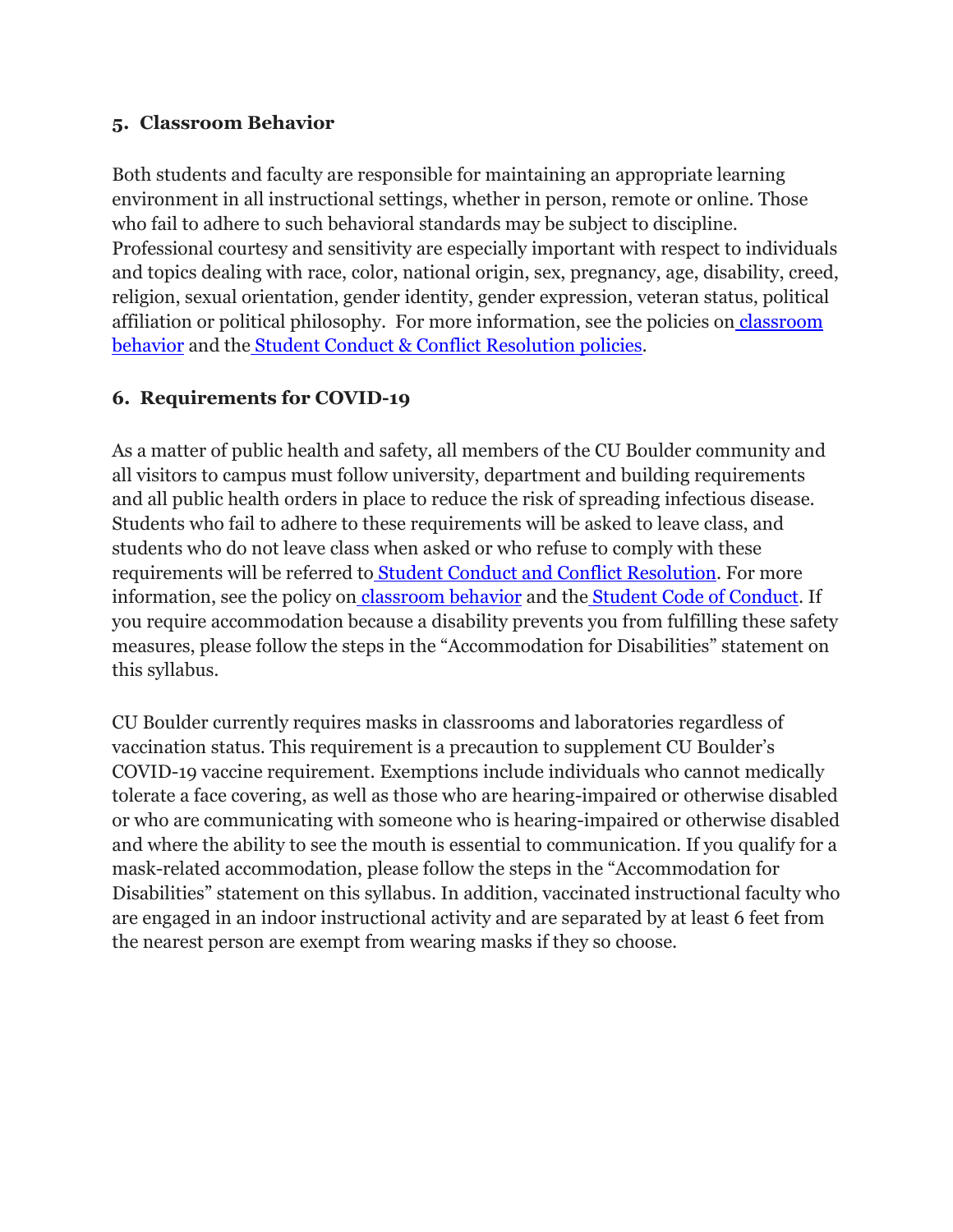If you feel ill and think you might have COVID-19, if you have tested positive for COVID-19, or if you are unvaccinated or partially vaccinated and have been in close contact with someone who has COVID-19, you should stay home and follow the further guidance of the [Public Health Office](https://www.colorado.edu/health/public-health/quarantine-and-isolation) (contacttracing@colorado.edu). If you are fully vaccinated and have been in close contact with someone who has COVID-19, you do not need to stay home; rather, you should self-monitor for symptoms and follow the further guidance of the [Public Health Office](https://www.colorado.edu/health/public-health/quarantine-and-isolation) (contacttracing@colorado.edu).

# **7. Accommodation for Disabilities**

If you qualify for accommodations because of a disability, please submit your accommodation letter from Disability Services to your faculty member in a timely manner so that your needs can be addressed. Disability Services determines accommodations based on documented disabilities in the academic environment. Information on requesting accommodations is located on the [Disability Services](https://www.colorado.edu/disabilityservices/)  [website.](https://www.colorado.edu/disabilityservices/) Contact Disability Services at 303-492-8671 or dsinfo@colorado.edu for further assistance. If you have a temporary medical condition, see [Temporary Medical](http://www.colorado.edu/disabilityservices/students/temporary-medical-conditions)  [Conditions](http://www.colorado.edu/disabilityservices/students/temporary-medical-conditions) on the Disability Services website.

# **8. Preferred Student Names and Pronouns**

CU Boulder recognizes that students' legal information doesn't always align with how they identify. Students may update their preferred names and pronouns via the student portal; those preferred names and pronouns are listed on instructors' class rosters. In the absence of such updates, the name that appears on the class roster is the student's legal name.

## **9. Honor Code**

All students enrolled in a University of Colorado Boulder course are responsible for knowing and adhering to the Honor Code academic integrity policy. Violations of the Honor Code may include, but are not limited to: plagiarism, cheating, fabrication, lying, bribery, threat, unauthorized access to academic materials, clicker fraud, submitting the same or similar work in more than one course without permission from all course instructors involved, and aiding academic dishonesty. All incidents of academic misconduct will be reported to the Honor Code (honor@colorado.edu; 303-492-5550). Students found responsible for violating the academic integrity policy will be subject to nonacademic sanctions from the Honor Code as well as academic sanctions from the faculty member. Additional information regarding the Honor Code academic integrity policy can be found on the [Honor Code website.](https://www.colorado.edu/osccr/honor-code)